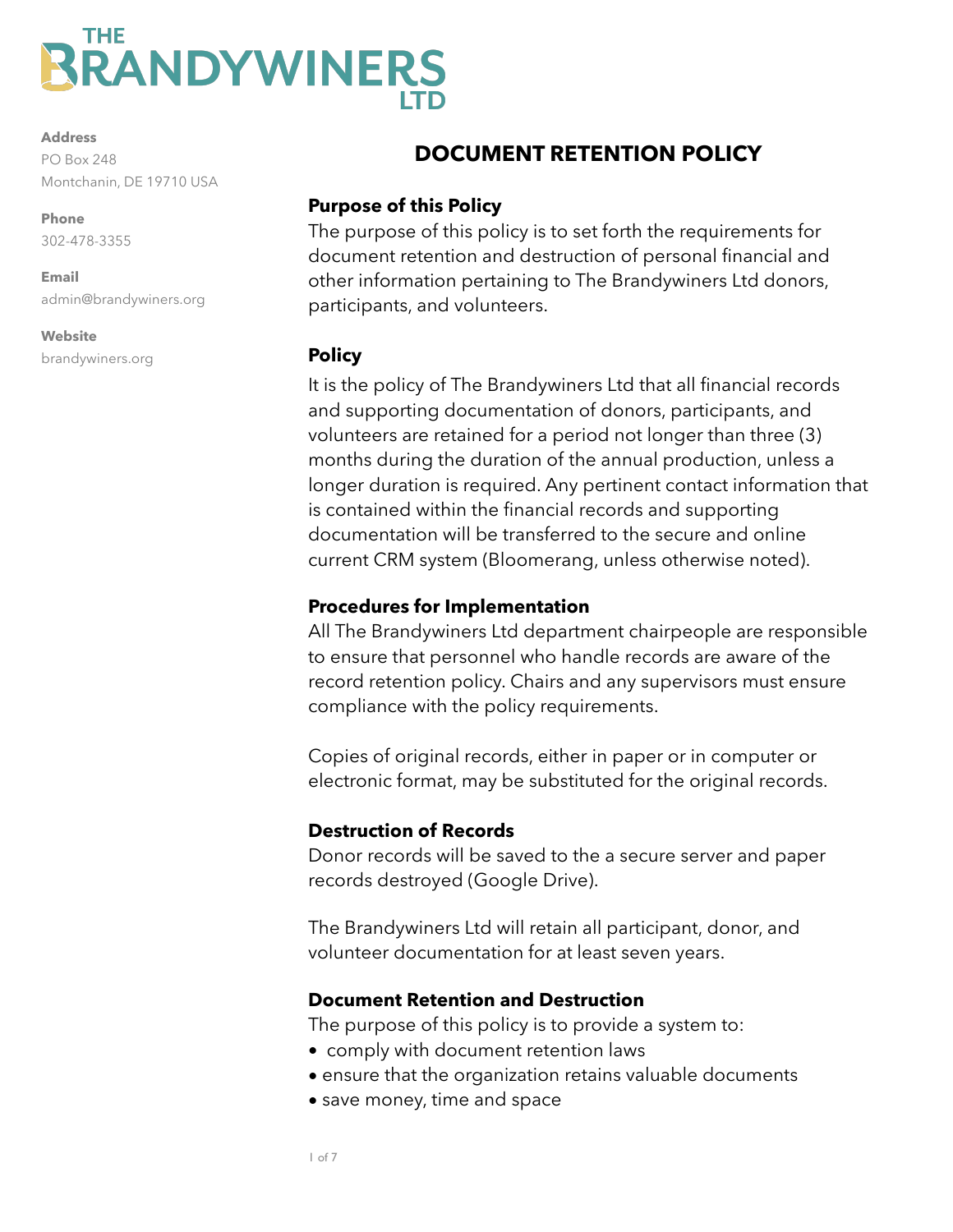

- protect the organization against allegations of selective document destruction
- and provide for routine destruction of non-business, superfluous, and outdated documents

Documents that should be retained and the period of retention are listed below. In general, documents that are not subject to a retention requirement should be kept only long enough to accomplish the task for which they were generated.

The Board Treasurer is in charge of making sure that The Brandywiners Ltd complies with its document retention schedule.

The Brandywiners Ltd has a legal duty to retain relevant documents which it knows or should have known are relevant to any legal action. Such documents also include those that could lead to discovery of admissible evidence. Accordingly, all document destruction is automatically suspended when a lawsuit, claim, or government investigation is pending, threatened or reasonably foreseeable. In such a case, paper document destruction, as well as electronic destruction must cease immediately. In the case of electronic destruction, the The Brandywiners Ltd Treasurer is responsible for ensuring that any automatic destruction program is disabled and reviewing all electronic systems that contain documents potentially relevant to the litigation or claim.

In the case of highly sensitive information, The Brandywiners Ltd may use any of the following methods to ensure destruction, and safeguard privacy by ensuring that data cannot be recovered:

Hard Drives – typically found in DVRs, NVRs and PCs: [Digital Video Recorders, Network Video Recorders, Personal Computers]

- Remove hard drive from equipment
- Puncture case completely piercing disk platter in at least two (2) places
- Security stamp

Paper-based documentation – correspondence and reports:

- Remove document from active file
- Cross-shred document
- Recycle shredded waste as scrap paper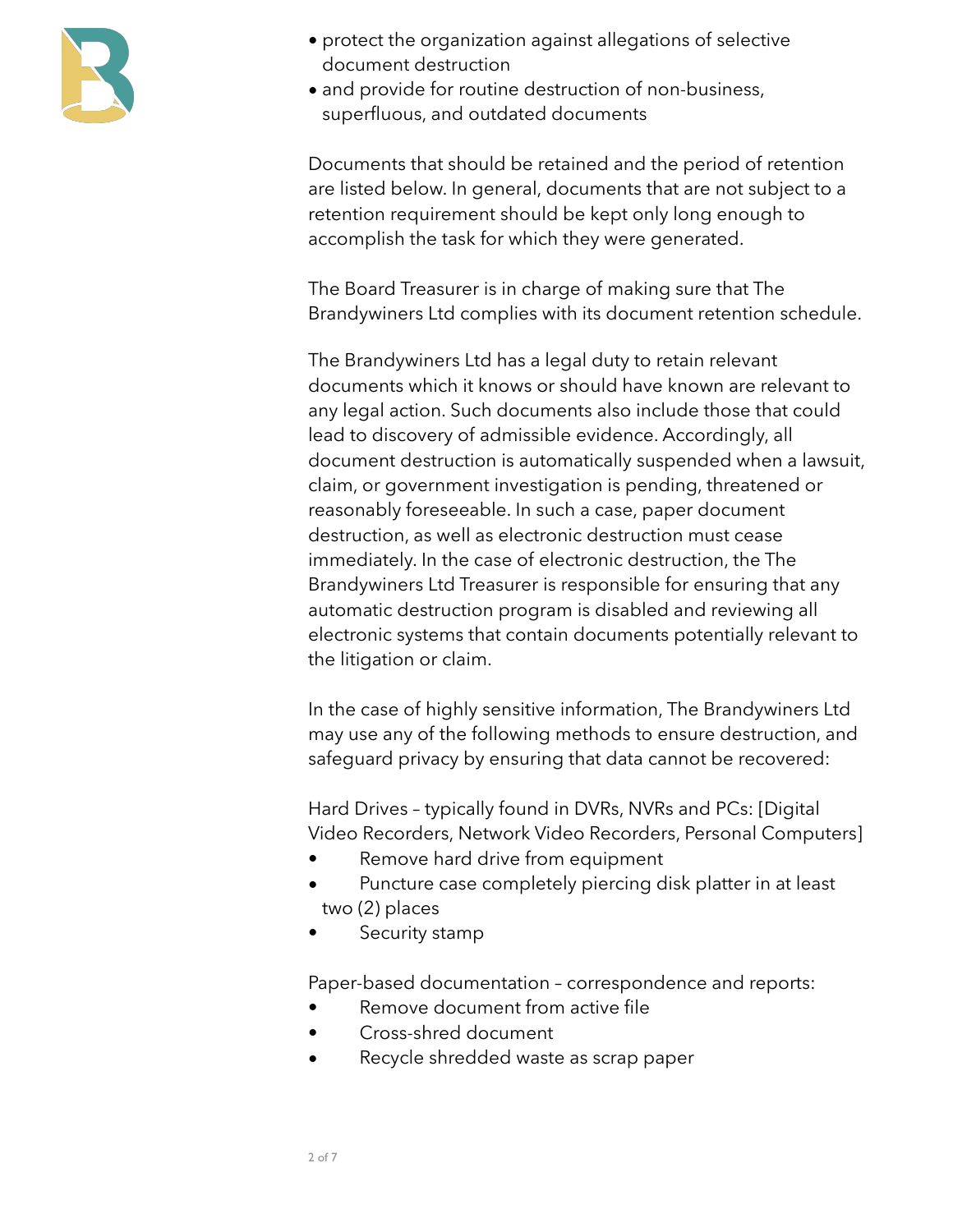There may be occasions where less extreme measures are adequate, and a simple document shredding or hard drive reformatting are appropriate.

Most of the financial documents listed below will be stored electronically. For those held offline, The Brandywiners Ltd will destroy financial and personally identifiable information within three (3) months of receipt of information.

| <b>FINANCIAL DOCUMENTS</b>                                                                                                                                                                                                                                                    | <b>MINIMUM RETENTION REQUIREMENT</b>                                                                                                                                                                                               |
|-------------------------------------------------------------------------------------------------------------------------------------------------------------------------------------------------------------------------------------------------------------------------------|------------------------------------------------------------------------------------------------------------------------------------------------------------------------------------------------------------------------------------|
| <b>Accounts Payable</b><br><b>Ledgers and Schedules</b>                                                                                                                                                                                                                       | 5Y                                                                                                                                                                                                                                 |
| Audit reports                                                                                                                                                                                                                                                                 | 7Y                                                                                                                                                                                                                                 |
| <b>Bank reconciliations</b>                                                                                                                                                                                                                                                   | 5 Y and/or until all federal and state<br>audit requirements have been met.                                                                                                                                                        |
| <b>Bank statements</b>                                                                                                                                                                                                                                                        | 5Y                                                                                                                                                                                                                                 |
| Correspondence -<br>customers/vendors                                                                                                                                                                                                                                         | Depends on issue in<br>correspondence and whether there<br>is a contract; if potential litigation-3<br>Y until threat of litigation has<br>passed; if contract claim is possible,<br>4Y or until potential claim has<br>dissipated |
| Depreciation schedules                                                                                                                                                                                                                                                        | While active $+ 3Y$                                                                                                                                                                                                                |
| Expenses and<br>Purchases-<br>Documentation can<br>include: cash register<br>tapes, account<br>statements, canceled<br>checks, invoices, credit<br>card sales slips<br>Separate deductible<br>expenses in the event<br>organization pays<br>unrelated business<br>income tax. | 5Y                                                                                                                                                                                                                                 |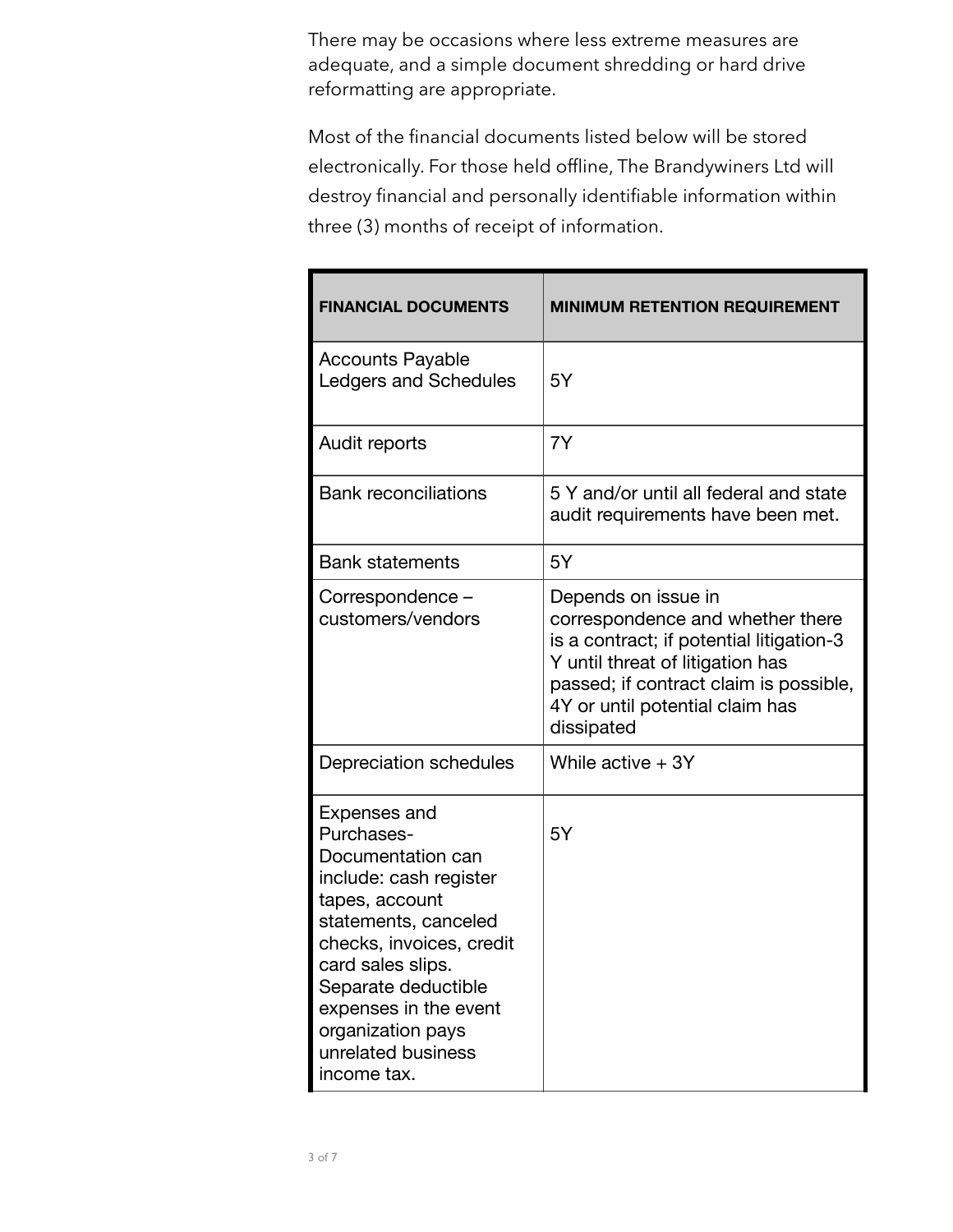

| <b>Gross Receipts-amounts</b><br>received from all sources.<br>Documents that support<br>gross receipts include:<br>cash register tapes, bank<br>deposit slips, receipt<br>books, invoices, credit<br>card charge slips, and<br>Form 1099-MISC | 5Y                                                                                                                                                         |
|------------------------------------------------------------------------------------------------------------------------------------------------------------------------------------------------------------------------------------------------|------------------------------------------------------------------------------------------------------------------------------------------------------------|
| Year-end financial<br>statements                                                                                                                                                                                                               | If Audit Report is generated by<br>organization-7Y; if no audit is<br>conducted and Year end financial<br>report is used in place of audit-<br>Permanently |
| <b>HUMAN RESOURCE</b><br><b>DOCUMENTS</b>                                                                                                                                                                                                      | <b>MINIMUM RETENTION</b><br><b>REQUIREMENT</b>                                                                                                             |
| Age Discrimination in<br><b>Employment Act</b>                                                                                                                                                                                                 | Records relating to discrimination<br>charges-Until final disposition of the<br>charge                                                                     |
| Employment Tax Records<br>and Returns                                                                                                                                                                                                          | 4Y after the date the tax becomes<br>due or is paid.                                                                                                       |
| <b>Employment Turn-downs</b><br>(Rejection Letters)                                                                                                                                                                                            | 1Y after letter is sent.                                                                                                                                   |
| $-9s$                                                                                                                                                                                                                                          | 3 Y from date of hire or 1 Y after<br>termination, whichever is later.                                                                                     |
| Interview Information and<br><b>Reference Checking</b><br><b>Notes</b>                                                                                                                                                                         | 1 Y after job is filled under ADA,<br>ADEA, and Title VII; References-1 Y<br>after record is made.                                                         |
| Job Advertisements and<br>Job Requests Made to<br>Agencies                                                                                                                                                                                     | 1Y after placement of advertisement<br>or request for an employee-ADEA.                                                                                    |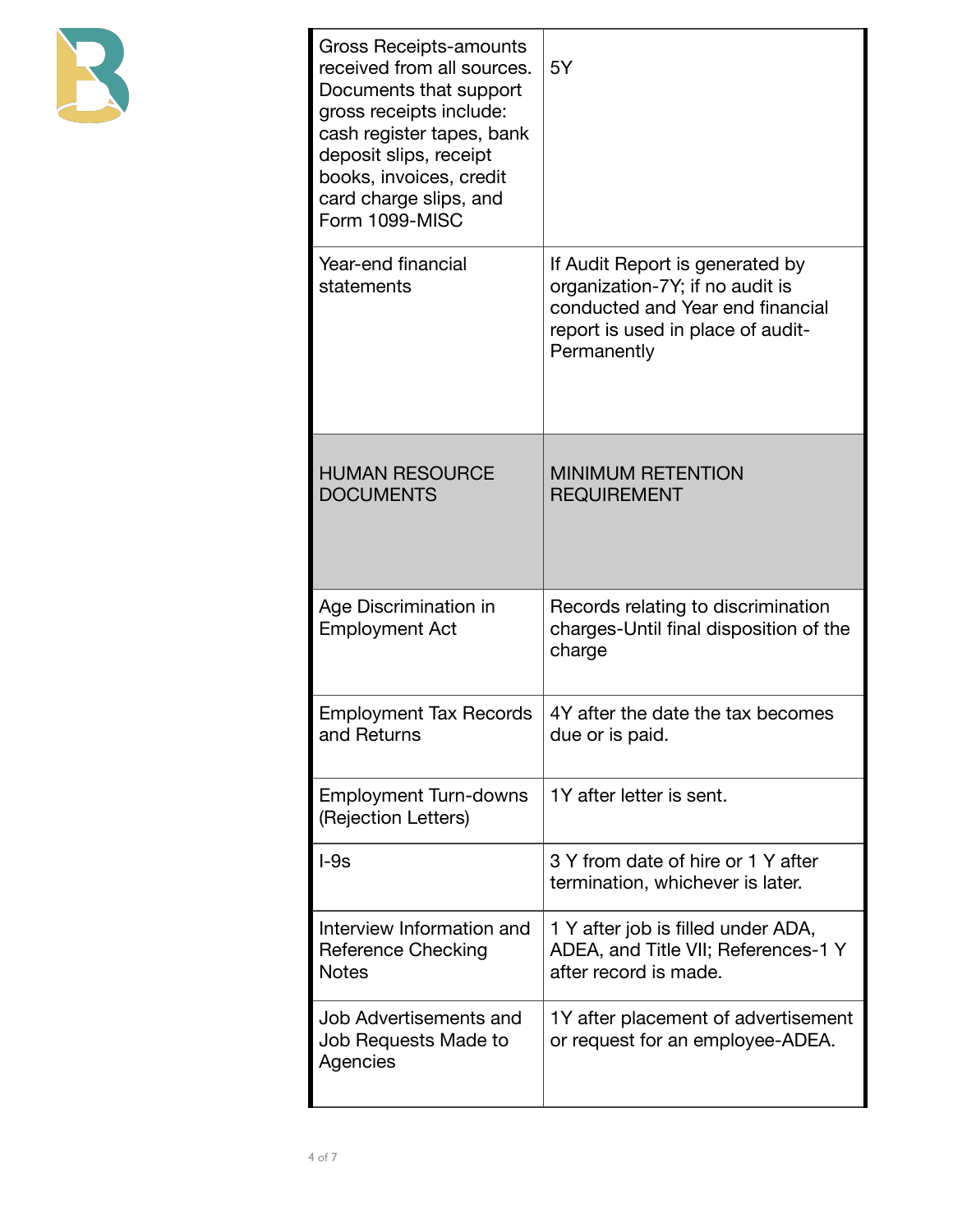

| <b>Job Descriptions</b>                                                                                                                                       | 2Y after record is made under Equal<br>Pay Act.                                                                                 |
|---------------------------------------------------------------------------------------------------------------------------------------------------------------|---------------------------------------------------------------------------------------------------------------------------------|
| Payroll Records and<br><b>Summaries</b>                                                                                                                       | 3Y from the last date of entry<br>4Y for FICA-related information<br>4Y for FUTA-related information                            |
| <b>Personnel Files</b><br>(terminated employees)-<br>Should include<br>employment application,<br>discipline reports,<br>evaluations, salary<br>history, etc. | 7Y                                                                                                                              |
| Policies, Guidelines and<br><b>Employee Handbooks</b>                                                                                                         | For as long as they are current and<br>at least 3Y after they are outdated.                                                     |
| Recruiting Information-<br>Advertisements, Job<br>Postings, Interview<br>information, Applications<br>for Employment when not<br>hired.                       | 1 Y after record is made.                                                                                                       |
| <b>MISCELLANEOUS</b><br><b>DOCUMENTS</b>                                                                                                                      | <b>MINIMUM RETENTION</b><br><b>REQUIREMENT</b>                                                                                  |
| Contracts                                                                                                                                                     | 4Y after contract term has expired                                                                                              |
| Correspondence -<br>general                                                                                                                                   | 3Y                                                                                                                              |
| Correspondence - legal/<br>important                                                                                                                          | Keep with legal issue file whether<br>lawsuit, insurance claim, etc. then<br>retain according to that retention<br>requirement. |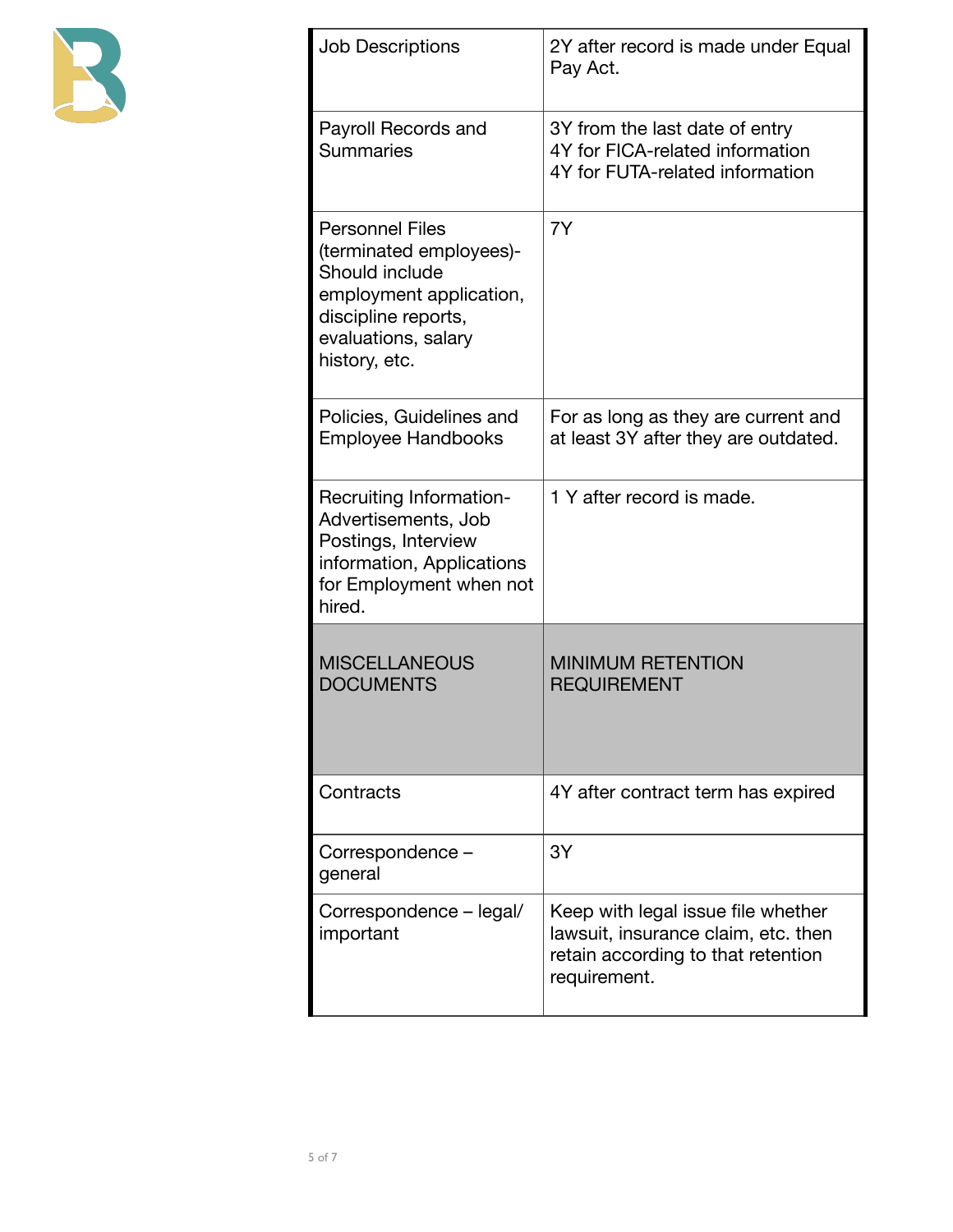

| Grant applications and<br>Awards                                                                                                                                                                                                                                                                   | Life of grant, plus 3Y after expiration<br>of grant; grant itself may have<br>separate record-keeping<br>requirements that organization must<br>adhere to.                                         |  |  |
|----------------------------------------------------------------------------------------------------------------------------------------------------------------------------------------------------------------------------------------------------------------------------------------------------|----------------------------------------------------------------------------------------------------------------------------------------------------------------------------------------------------|--|--|
| Insurance Records,<br><b>Accident Reports, Claims</b>                                                                                                                                                                                                                                              | <b>Workers Compensation Claims-10Y</b><br>after close of matter<br>Long-term Disability-10 Y after<br>return to work, retirement or death                                                          |  |  |
| <b>Insurance Policies</b><br>(expired)                                                                                                                                                                                                                                                             | 3Y if a Claims-Made policy;<br>permanently, if the it is an<br>Occurrence policy                                                                                                                   |  |  |
| <b>DOCUMENTS THAT</b><br><b>SHOULD BE KEPT</b><br><b>PERMANENTLY</b>                                                                                                                                                                                                                               |                                                                                                                                                                                                    |  |  |
| <b>Minute Books</b>                                                                                                                                                                                                                                                                                |                                                                                                                                                                                                    |  |  |
| Charter (Articles of Incorporation)                                                                                                                                                                                                                                                                |                                                                                                                                                                                                    |  |  |
| <b>Bylaws and all Amendments</b>                                                                                                                                                                                                                                                                   |                                                                                                                                                                                                    |  |  |
| Form 990 and any Schedules filed with the form, Form 990-T<br>Exempt Organization Income Tax Form (if your organization files<br>such a form) Note: this document is subject to the public<br>disclosure regulations for up to three years after the due date or<br>the filing date of the return. |                                                                                                                                                                                                    |  |  |
| IRS Determination Letter Granting Organization 501(c) Status.<br>Note: this document is subject to the public disclosure<br>regulations.                                                                                                                                                           |                                                                                                                                                                                                    |  |  |
| <b>Bylaws and all Amendments</b>                                                                                                                                                                                                                                                                   |                                                                                                                                                                                                    |  |  |
| 1023 Application for Tax-Exempt Status, all Supporting<br>Documents submitted with the form, and all documents that the<br>IRS requires the organization to submit. Note: these documents<br>are subject to the public disclosure regulations.                                                     |                                                                                                                                                                                                    |  |  |
| $(6Y)$ .                                                                                                                                                                                                                                                                                           | Trademark Registrations and Copyrights- Life of trademark -<br>there is no legal retention requirement but should keep for the<br>lifetime of the trademark plus applicable statute of limitations |  |  |
| Patents, Related Papers. Life of patent $+6Y$                                                                                                                                                                                                                                                      |                                                                                                                                                                                                    |  |  |
|                                                                                                                                                                                                                                                                                                    | Deeds, Mortgages, Notes and Leases.                                                                                                                                                                |  |  |